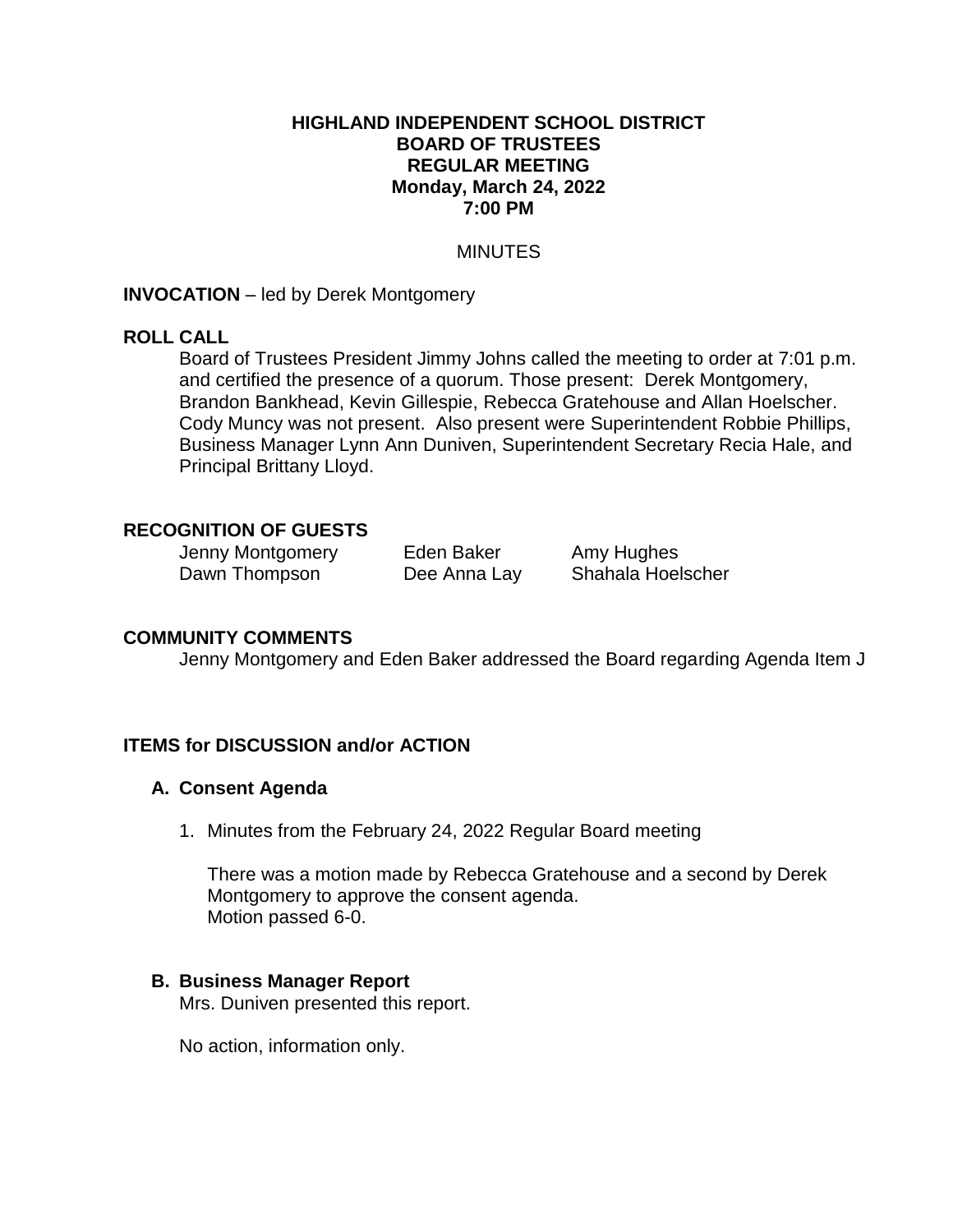**C. Board Member and Superintendent Conflict of Interest Statements** Mr. Phillips explained the Conflict of Interest Statements that are required by law to be signed by all Board members for 313 projects annually.

No action.

## **D. Housing Contract for Highland ISD Teacherages**

This Item has been postponed until the April meeting.

No action.

**E. TASB Risk Management Fund Interlocal Participation Agreement**

It was Mr. Phillips recommendation to approve the Interlocal TASB Agreement.

There was a motion made by Derek Montgomery, with a second from Rebecca Gratehouse, to approve the TASB Risk Management Fund Interlocal Participation Agreement.

Motion passed 6-0.

## **F. Friends of the School Award Recipients**

The Board reviewed nominated candidates from the 2020-21 list, along with nominating additional people:

- Billy & Patty Miles
- Monte & Tonya Moffett
- Melissa Gillespie

No action.

## **G. Additional Transfer Students for 2021-2022**

There will be no additional transfer students until after the 2021-22 school year has concluded.

No action.

## **H. Principal's Report**

Mrs. Lloyd presented the monthly principal's report.

Information Only.

## **I. Superintendent Report**

- 1. 2022 Prom
- 2. Housing Policy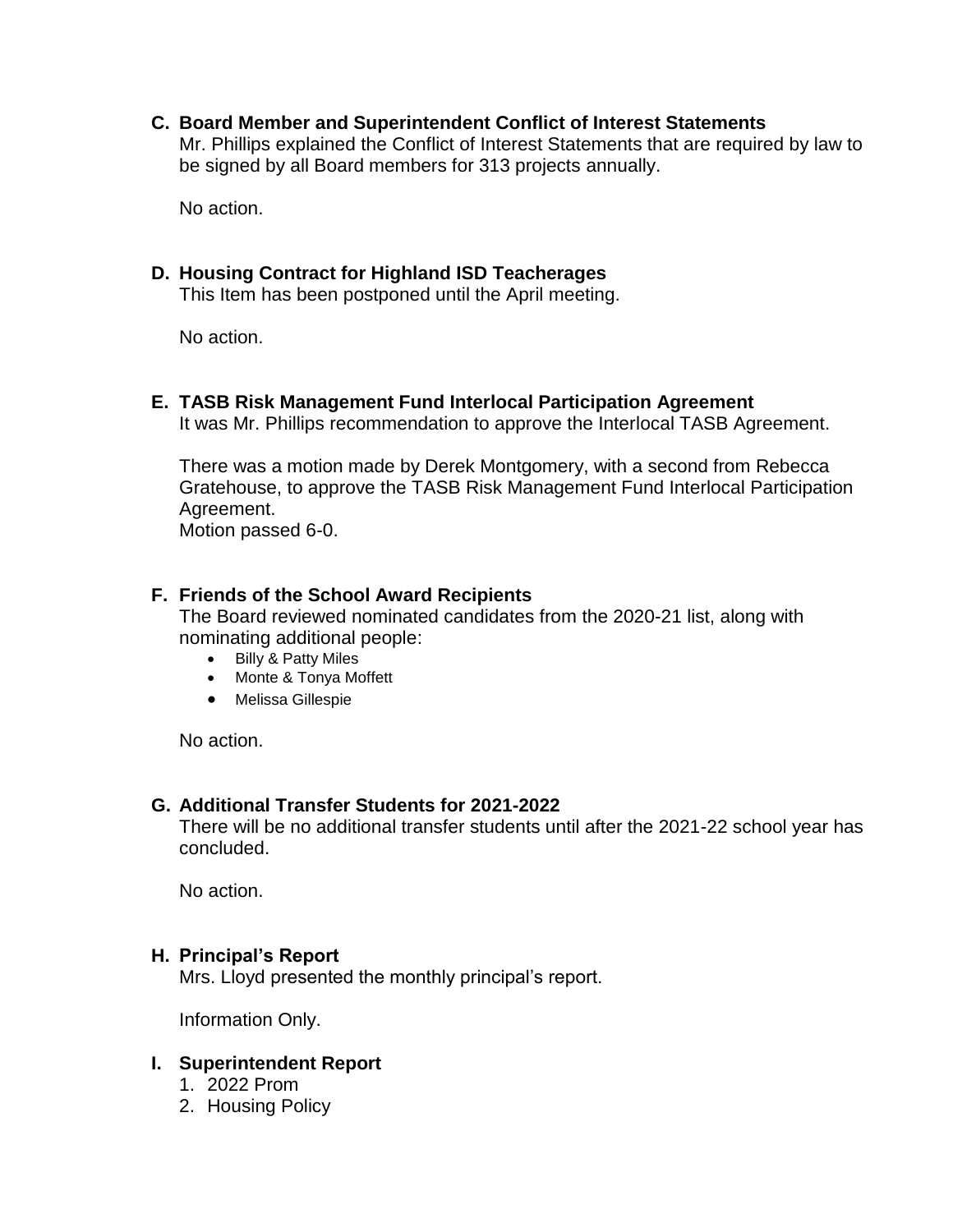The Board entered into closed session at 7:41 p.m. under TCG Section 551.074.

# **J. Personnel**

- 1. New Principal Applicant
- 2. Teacher Contracts for 2022-23
- 3. Accept Resignation Letters
- 4. Stipend for Lloyd for 2021-22 School Year
- 5. Change of Assignment

The Board resumed open session at 12:03 a.m.

1. There was a motion made by Allen Hoelscher and a second by Derek Montgomery to hire Morgan Martin as an Assistant Principal for the 2022-23 school year on a probationary contract.

Motion passed 6-0.

5. There was a motion made by Derek Montgomery seconded by Kevin Gillespie to accept the change of assignment requested by Amy Hughes to move from the 5<sup>th</sup> grade teaching position to the 1<sup>st</sup> grade teaching position. Motion passed 6-0.

4. There was a motion made by Derek Montgomery with a second from Rebecca Gratehouse to provide a \$5,000 stipend to Brittany Lloyd to be paid out over the remainder of her contract for the remaining 2021-2022 school year for additional principal duties. Motion passed 6-0.

3. The Board was presented with letters of resignation from Kristin Bowhay, Shane Mallory, Abigail Bowen and Jacob Guzman. Jacob Guzman's resignation will take effect April 8, 2022. There was a motion made by Kevin Gillespie and a second made by Brandon Bankhead to accept the resignations as presented. Motion passed 6-0.

2. There was a motion made by Derek Montgomery with a second by Brandon Bankhead to approve the Elementary Teacher Contracts as presented for the 2022-2023 school year.

| Amy Hughes        | Debbie Martin | Rachel Shipp | Jennifer Wood |
|-------------------|---------------|--------------|---------------|
| Cyree Hyde        | Cassy Peacock | Joanie Wehba |               |
| Motion passed 6-0 |               |              |               |

There was a motion made by Allen Hoelscher with a second by Rebecca Gratehouse to approve the Secondary Teacher Contracts as presented for the 2022-2023 school year.

Whitney Ashford Shea Baucom Jandi Boil

Tammy Carper Crystal Hamlin Kyle Johnson

Katy Merryman Laura Schuchard Ben Smith

Kent Smith Kelly Wehba Phyllis Wilburn

Motion passed 6-0.